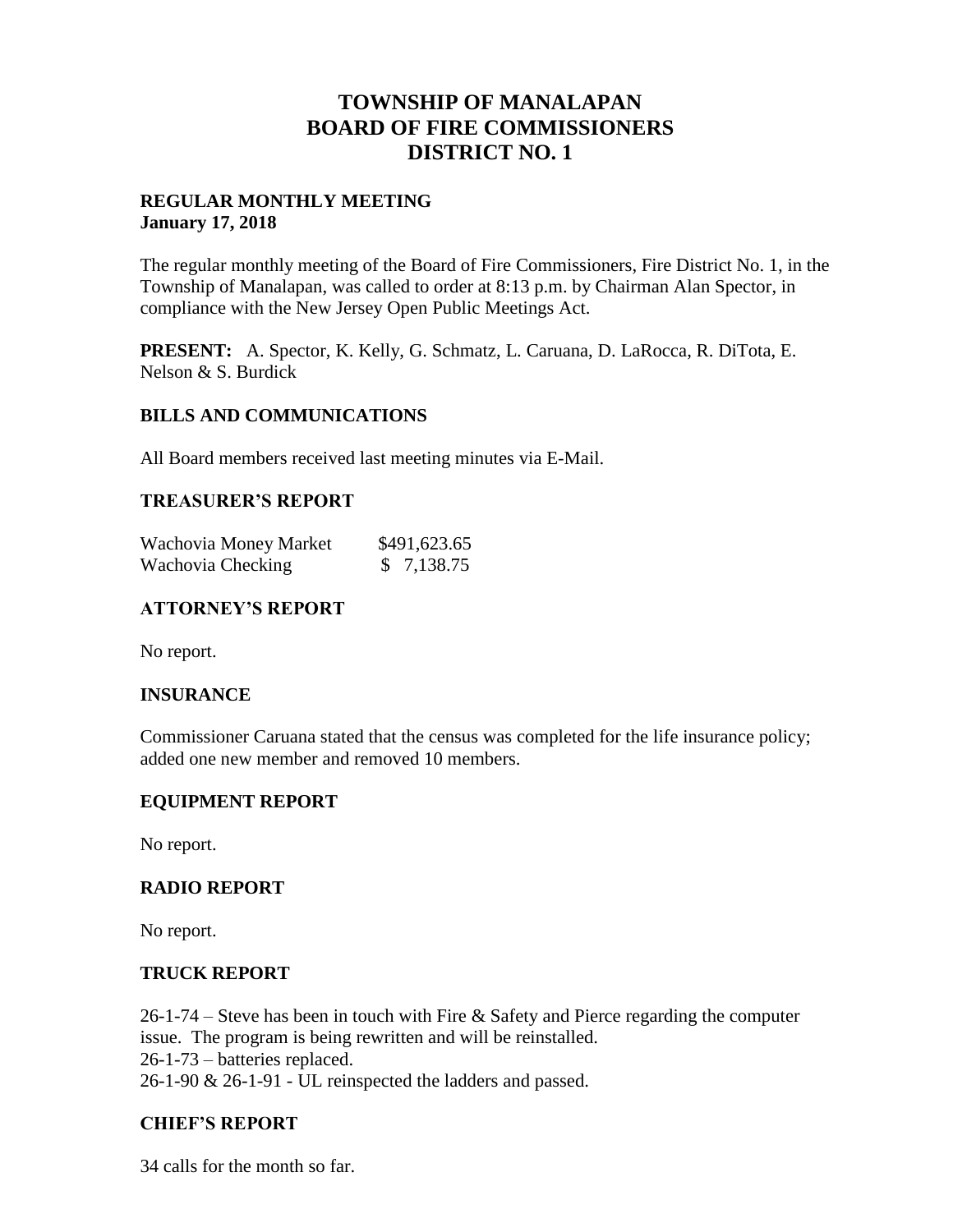Rehab was utilized for 2 alarm fire in Morganville. Equipment in trailer needs to go to storage. MARP was revamped and submitted to County along with run card Discussion held on grants Chief DiTota is applying for. Discussion held on bail out system.

# **ASSOCIATION REPORT**

Main House has been painted. Working on PM schedule for building maintenance issues. Two of the three heaters in the back building are not working. Chairs have been ordered. Roof over atrium is leaking badly; received quotes.

# **TRUSTEES' REPORT**

No report.

# **OLD BUSINESS**

See attached.

## **NEW BUSINESS**

Commissioner LaRocca made a motion to pay all vouchers; this was seconded by Commissioner Schmatz. All voted aye.

Commissioner LaRocca made a motion for \$210.43 to reimburse Larry Kole for badges; this was seconded by Commissioner Kelly. All voted aye.

Commissioner Schmatz made a motion for \$2,100 to Precision Tech to purchase and install the new lights in the meeting room; this was seconded by Commissioner Kelly. All voted aye.

Commissioner Schmatz made a motion for \$1,200 to purchase new wall sconces for the Main House; this was seconded by Commissioner Kelly. All voted aye.

Commissioner Schmatz made a motion for \$536 to Precision Tech to replace the recessed lights in the meeting room; this was seconded by Commissioner LaRocca. All voted aye.

Commissioner Kelly made a motion for \$260 to purchase 2 new chairs from Staples for the radio room; this was seconded by Commissioner Spector. All voted aye.

Commissioner Kelly made a motion for \$1,600 to purchase 8 chairs and 2 tables from W.B. Mason for the meeting room; this was seconded by Commissioner LaRocca. All voted aye.

Commissioner Kelly made a motion not to exceed \$11,000 to A-Top Roofing & Construction to repair the roof over the atrium and the adjoining roof – see attached quotes; this was seconded by Commissioner Schmatz. All voted aye.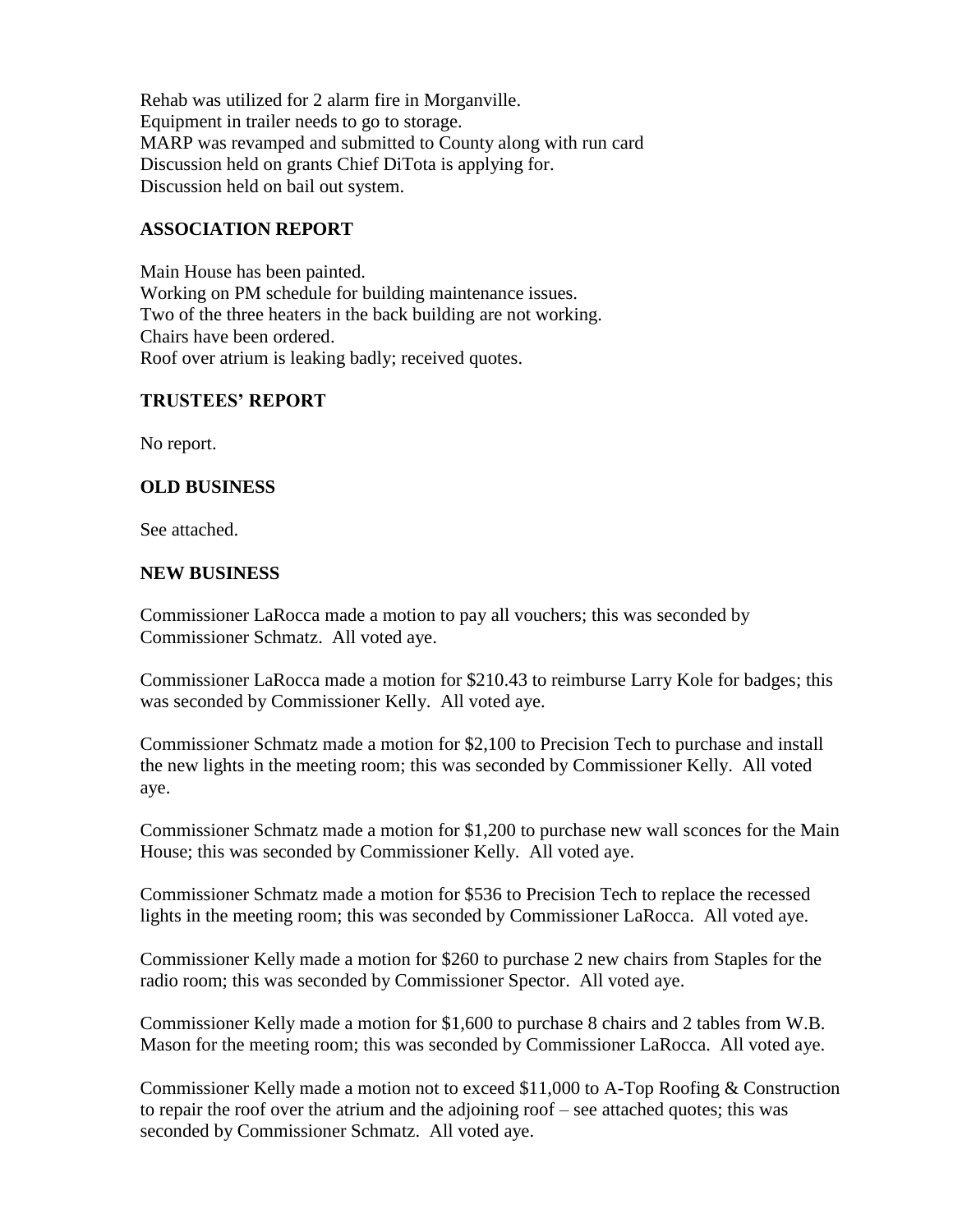Commissioner Kelly made a motion for \$2,600 to hire a grant writer to apply for a radio grant; this was seconded by Commissioner LaRocca. All voted aye. Commissioner Schmatz made a motion not to exceed \$3,000 to hold an ice water rescue class; this was seconded by Commissioner LaRocca. All voted aye.

Meeting opened to the public at 9:18 P.M.

A motion was made by Commissioner Spector to adjourn; it was seconded by Commissioner Kelly and all voted aye.

Meeting adjourned at 9:20 P.M.

 Respectfully submitted, Kenneth Kelly, Clerk